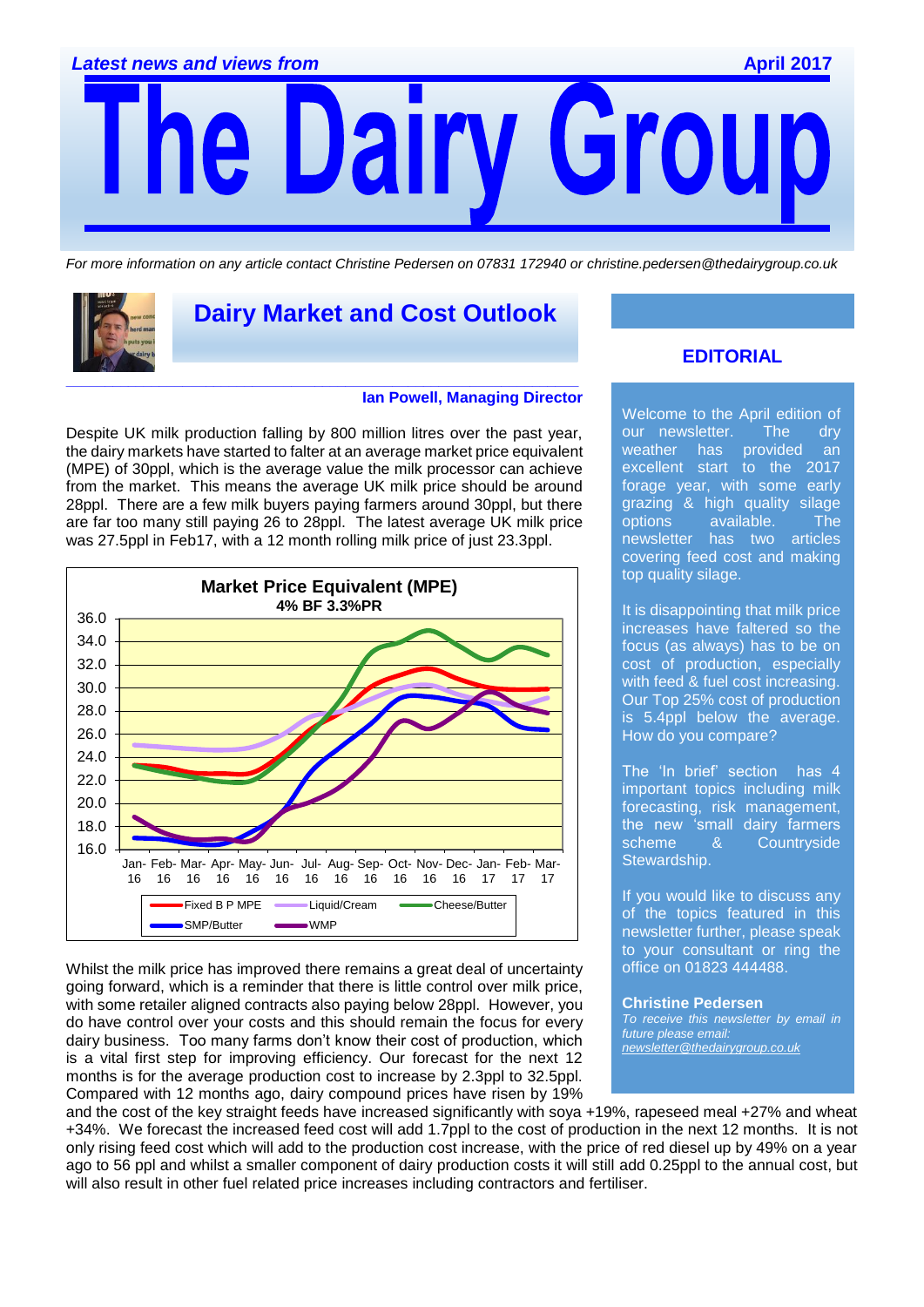|                             | <b>Forecast average</b> | <b>Forecast Top 25%</b> |
|-----------------------------|-------------------------|-------------------------|
| <b>Year end</b>             | 2017/18                 | 2017/18                 |
| <b>Dairy costs</b>          | ppl                     | ppl                     |
| Milk sales                  | 27.0                    | 28.0                    |
| Livestock sales             | 2.7                     | 2.7                     |
| Valuation change            | 0.0                     | 0.0                     |
| <b>Total output</b>         | 29.7                    | 30.7                    |
| Feed                        | 10.0                    | 8.0                     |
| Forage                      | 1.6                     | 1.5                     |
| Vet & med                   | 1.2                     | 1.1                     |
| Al/recording                | 0.5                     | 0.5                     |
| <b>Sundries</b>             | 1.9                     | 1.6                     |
| <b>Total Variable Costs</b> | 15.2                    | 12.7                    |
| <b>Gross Margin</b>         | 14.5                    | 18.0                    |
| Wages paid                  | 2.4                     | 2.4                     |
| Power & Mach                | 6.9                     | 5.9                     |
| Property costs              | 1.1                     | 0.9                     |
| Administration              | 1.7                     | 1.5                     |
| Rent & finance              | 2.3                     | 1.9                     |
| <b>Total overhead costs</b> | 14.4                    | 12.6                    |
| Profit before unpaid wages  | 0.1                     | 5.4                     |
| Unpaid family wages         | 2.9                     | 1.8                     |
| Profit after unpaid wages   | $-2.8$                  | 3.6                     |
| <b>Total costs</b>          | 32.5                    | 27.1                    |

The table on the left, shows the forecast average cost of production for 2017/18 and clearly being average is not good enough! The AHDB Evidence Report (March 2017) indicates that the gap in production costs between the top and bottom 25% has narrowed, however our figures forecast a total cost of production of 27.1 ppl for the Top 25%, 5.4 ppl lower than average. You should be aware of the difference between 'Total cost of production' and 'Comparable Farm Costs', with the latter excluding rent & finance, which can add up to 5ppl.

Cost of production analysis can be used to highlight strengths and weakness and more importantly identify opportunities for potential cost savings and as a basis to look at alternative production systems. Most accounting year ends are 31st March so now is the ideal time to compare your costs with the Top 25%. Our consultants can help you with the analysis rather than putting it off for another year.

*Ian works with clients across southern England* 

### *and can be contacted on 07831 617952*.



### **Reducing Feed Costs**

#### **David Donaldson, National Dairy Nutrition Specialist**

Milk yield from forage is a key component of lower production costs, in fact, the latest AHDB Evidence Report indicates that the top 25% of herds achieved 19% more yield from forage than the bottom 25%. As the previous article highlights, feed costs have risen on the back of increased raw material prices so taking action to increase milk from forage will mitigate the impact of increased concentrate costs.

The most recent MCi dairy herd costings results show that the average annual milk yield from forage has increased to around 2,700 litres per cow but the top performing herds are achieving 4,000 litres or more from forage. Increasing milk from forage includes grazing as well as conserved forage and relates to both **quality** and **quantity**.

Improving grazing management and increasing the proportion of grazed grass in the dairy cow's diet is one of the most cost effective ways to improve profitability. The prime purpose of grazing is to present cows with a consistent supply of quality forage; and rotational or paddock grazing is the most effective way of achieving this.

Providing sufficient, high quality forage during the periods when cows are buffer fed or housed is key to maximising milk from conserved forage and reducing the level of concentrate feeding required. The main measure of forage quality is digestibility or "D value". This is reported on your forage analysis and the average for grass silage in the UK is 68 – 70. Excellent forage will have a "D value" of over 75 – these extra 5 units of digestibility will give you an extra 2.5 litres of milk or let you feed 2 kg/head/day less concentrate, saving around £60 per cow per year. Harvest date is the critical determinant of quality for both grass silage and whole crop so the decisions you make now set the tone for performance for the next 12 months. Whilst cutting date has traditionally been seen as a trade-off between quality and quantity, research shows that in a normal growing year, total yields from two silage cuts are similar but the D value is improved with earlier cutting.

Independent advice should be sought to formulate rations to meet nutritional requirements depending on milk yield, stage of lactation, etc. Buying dairy compound at competitive prices through a buying group is a proven way to reduce input costs without compromising feed quality. Clients of The Dairy Group who purchase compounds through one of the nine independent feed sourcing groups we run across the country typically save between 7-10% for compound feeds.

Recently there has been some press about increasing levels of copper toxicity in dairy cows and whilst we revised the mineral specifications for the range of minerals available through The Dairy Group Sourcing last year in line with the new regulations, it does remind us not to be complacent about mineral nutrition. Dairy producers should review their mineral policy at least annually with their nutritionist. The mineral policy should include all dairy cows i.e. milking cows at all stages of lactation, dry cows and transition cows as well as youngstock which may be overlooked unless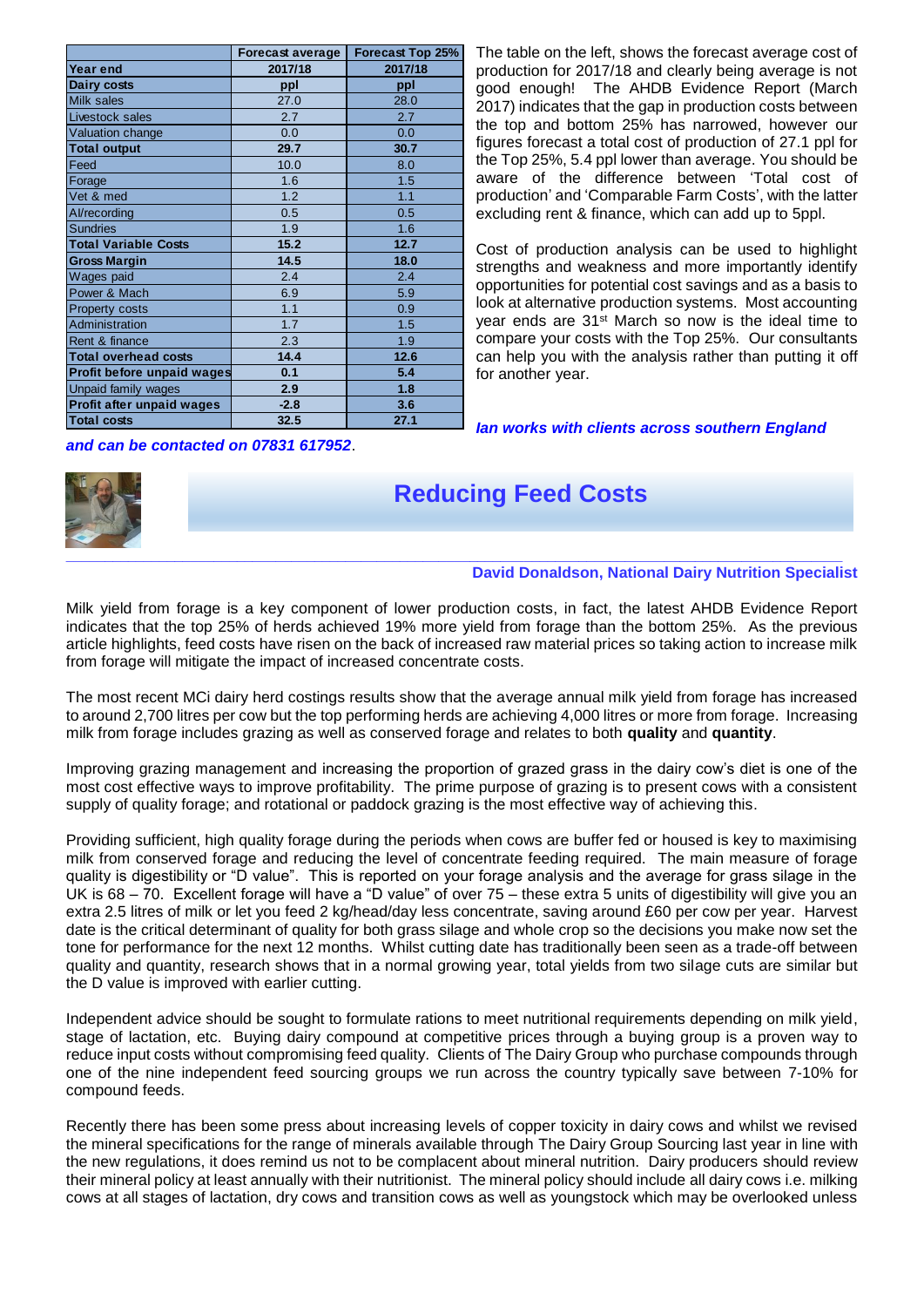they show clinical signs of deficiencies. The mineral review should take into account the supply of minerals from all sources and their interaction with each other. In most cases more than 90% of mineral supply is via the feed so reviewing forage and feed mineral supply is the first step. For more information please contact David.

*David has 30 years of ruminant nutrition experience and can be contacted on 07471 890888.*



## **Top quality silage best practice**

**Nigel Hardie, Consultant**

As I write this article, a few producers in some areas are taking advantage of a "weather window" to grab very early, high D-value first cut silage but the majority will be waiting for grass crops to "bulk up" and will be aiming for an early May cutting date. Here is our best practice advice for top quality silage:

- Analyse grass prior to cutting for dry matter, protein, sugars and nitrates to provide useful information on which to base harvesting and management decisions.
- Mow when dry (no rain or dew) and spread grass as wide as possible or rake out to wilt rapidly aim for 30% dry matter in 12 - 24 hrs to concentrate the sugars and promote faster fermentation. Higher dry matter grass (>35% DM) tends to be more difficult to consolidate and is vulnerable to aerobic spoilage so can be difficult to manage in large clamps where it takes more than a week to cross the face.
- Harvesting set up machinery correctly to avoid ground contact (reducing the risk of soil/organic manure contamination) and to ensure that grass is chopped at the desired length.
- Additives use of an inoculant will drop the pH faster, resulting in more efficient fermentation, reduced spoilage and potential improvements to silage intakes and animal performance. Some additives have enzymes that help to break down fibre, releasing additional sugar. This can be an advantage in wet silage where sugar levels are low. Sugar helps fuel the bacteria to produce lactic faster and drop the pH quickly. Using an inoculant containing Lactobacillus buchneri (or a specific antimicrobial) to counter yeast activity may help control spoilage where heating and moulding are an ongoing problem with drier silage.
- Ensiling attention to detail is critical; Lactic acid fermentation (the type of fermentation necessary to make good quality silage) will not start until all air has been removed from the clamp and no more is getting in. Clamp walls should be sealed by lining with plastic sheets that can be overlapped with the top plastic sheets.
- Grass should be clamped quickly and evenly, rolled in thin layers (6" max) and rolled right from the start of the process. Good consolidation is vital to ensure good stability during storage and the feeding period and two tractors rolling the clamp may be necessary depending on the harvest rate. Clamp shoulders are often poorly consolidated and lead to frustration when feeding out.



- Sheet each night, even if it means a few less loads per day to allow the lactic acid fermentation to begin but don't roll the following morning as this encourages air penetration.
- Once the clamp is full, seal quickly and thoroughly. Ideally use a thin oxygen barrier sheet on top to create an air tight clamp and reduce waste. Seal the clamp with two top sheets of conventional black plastic. Weight the sheets adequately to ensure they stay in close contact with the silage.

*Nigel provides dairy herd and business management consultancy to clients across the North of England and South of Scotland and can be contacted on 07710 898983.*

# **News in Brief.............**

**Milk Forecasting –** Accurate milk forecasting is becoming increasingly important as some milk buyers have introduced or are introducing bonuses for accurate forecasts or penalties for inaccurate forecasts. With slim dairy margins it is important to try to achieve every bonus that is available. Whilst bonuses or penalties are specific to individual milk contracts, penalties may be up to 3 ppl for +/- 25% variation from forecast. Our consultants can help with milk forecasting using MCi which also provides valuable information on forecast milk sales and feed costs which are essential for forward budgeting. Most buyers now require quarterly milk forecasts so a system like MCi provides an effective way of using all the relevant data to make regular forecasting easier and more accurate.

**Risk Management -** The Dairy Group has been awarded a contract to deliver one-to-one farm consultancy on risk management. AHDB Dairy are running risk management workshops in England as part of a Defra initiative to help